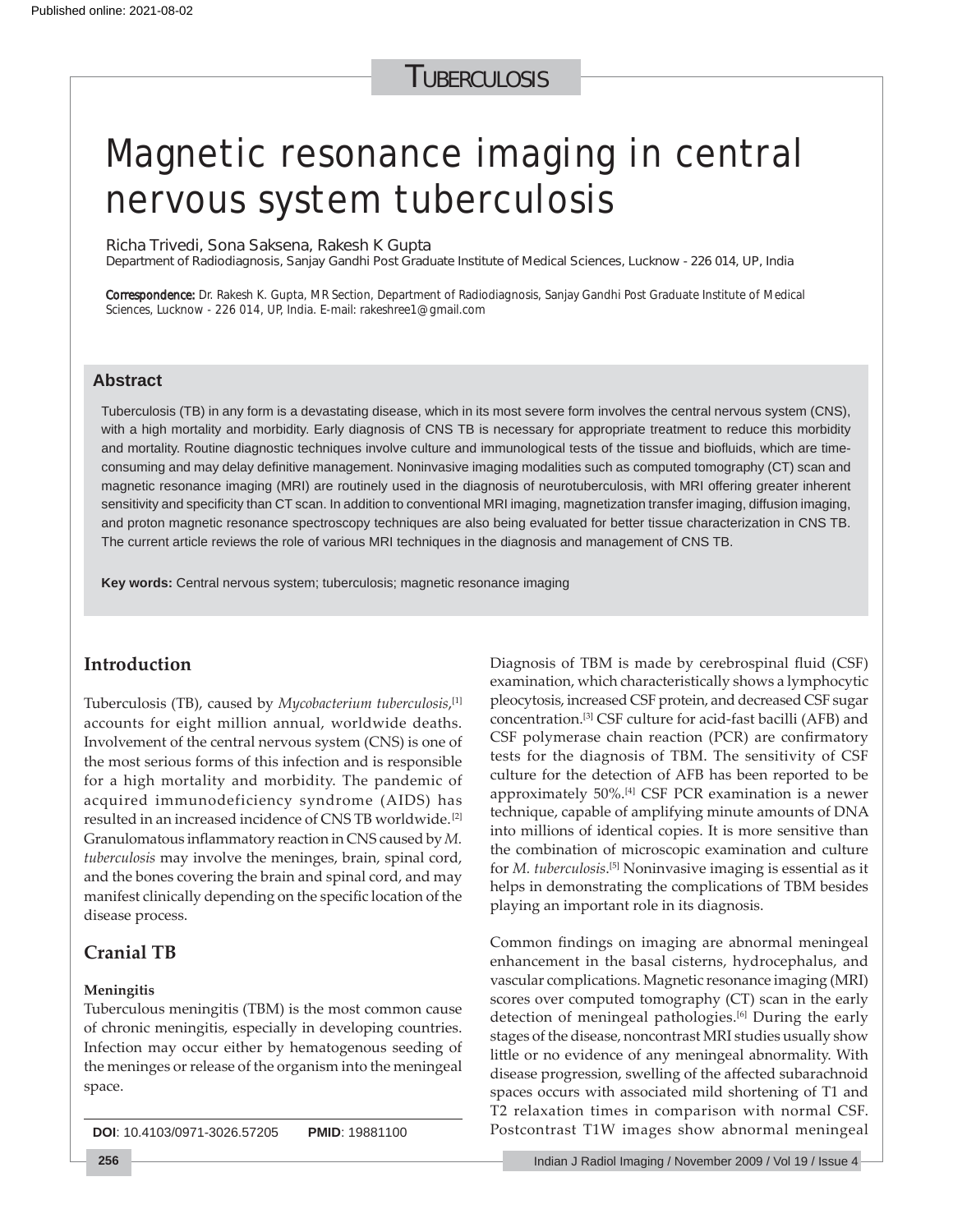enhancement, especially in the basal cisterns. Commonly involved sites are the interpeduncular fossa, pontine cistern, and the perimesencephalic and suprasellar cisterns [Figure 1]. Involvement of the sulci over the convexities and of the Sylvian fissures can also be seen.<sup>[7-9]</sup> Cerebellar meningeal and tentorial involvement is uncommon.

Magnetization transfer (MT) imaging is considered to be superior to conventional spin echo (SE) sequences for imaging abnormal meninges, which appear hyperintense on precontrast T1W MT images and show further enhancement on postcontrast T1W MT images.[10] In addition, MT ratio (MTR) quantification helps in predicting the etiology of the meningitis.<sup>[6,10,11]</sup> Visibility of the inflamed meninges on precontrast T1W MT images with low MTR is specific for TBM, helping in differentiating it from other nontuberculous chronic meningeal infections [Figure 1].<sup>[11]</sup> There is no published study of *in vivo* MRI spectroscopy (MRS) in TBM; however, *ex vivo* spectroscopy of CSF has been attempted in this context.<sup>[12]</sup> High-resolution *ex vivo* MRS of the CSF shows signals from Lac, acetate, and sugars along with cyclopropyl rings (-0.5 to +0.5 ppm) and phenolic glycolipids (7.1 and 7.4 ppm). These have not been observed in pyogenic meningitis. The combination of *ex vivo* MRS with MT MRI may be of value in the diagnosis of TBM. Complications that are secondary to TBM may either develop as the disease progresses or while the patient is on specific chemotherapy. The sequelae associated with TBM are discussed in detail below.

*Hydrocephalus:* Hydrocephalus encountered in TBM can be broadly divided into two types: (1) communicating type,



**Figure 1 (a-h):** Tuberculous meningitis with vasculitis. T2W image (a) shows no apparent signal abnormality in the basal brain parenchyma. The corresponding magnetization transfer T1W image (b) shows hyperintensity in the perimesencephalic and supreseller cisterns. On DWI (c) restriction is noted in the left temporal region. The postcontrast T1W image (d) shows abnormal enhancement along the perimesencephalic and supraseller cisterns. In the same patient, axial sections at a higher level show hyperintensity on a T2W image (e) in the left middle cerebral artery (MCA) territory with hyperintensity on DWI (f) and low ADC values in the ADC map (g) suggesting a large left middle cerebral artery (MCA) territory infarct. The postcontrast T1W image (h) shows abnormal enhancement in the left caudate nucleus region.

which is common, secondary to an obstruction of the basal cisterns by inflammatory exudates and (2) obstructive type, which is less common and either secondary to a focal parenchymal lesion causing mass effect or due to the entrapment of a part of the ventricle by granulomatous ependymitis.[13] Periventricular hyperintensity on proton density and T2W images is due to the seepage of the CSF fluid across the white matter and usually suggests hydrocephalus under pressure, which is an indication for CSF diversion surgery to decompress the ventricular system. Chronic hydrocephalus may result in atrophy of the brain parenchyma. Endoscopic third ventriculostomy is a procedure gaining acceptance as patency of the stoma can be demonstrated by CSF flow dynamics.<sup>[14]</sup>

*Vasculitis:* It is a complication that is commonly seen at autopsy in cranial TBM.<sup>[13]</sup> The adventitial layer of small and medium-sized vessels develops changes similar to those of the adjacent tuberculous exudates. The intima of the vessels may eventually be affected or eroded by fibrinoid-hyaline degeneration. In later stages, the lumen of the vessel may get completely occluded by reactive subendothelial cellular proliferation.[15] Ischemic cerebral infarction resulting from the vascular occlusion is a common sequelae of tuberculous arteritis. The middle cerebral and lenticulostriate arteries are most commonly affected.<sup>[15,16]</sup> The conventional angiographic features of cranial TBM consist of a hydrocephalic pattern, narrowing of the arteries at the base of the brain, and narrowed or occluded small or medium-sized arteries.<sup>[17]</sup> MRI angiography (MRA) may help in the detection of vascular occlusion. High-field MRA with contrast is more sensitive than conventional MRA in the detection of occlusion of smaller vessels that are more commonly involved by the pathology. It has been reported that the incidence of infarcts detected by CT scan varies from 20.5 to 38%. However, MRI detects more infarcts, including hemorrhagic infarcts, than does CT scan.<sup>[18]</sup> The majority of the infarcts are in the basal ganglia and internal capsule due to the involvement of the lenticulostriate arteries.<sup>[16,19]</sup> Diffusion-weighted imaging helps in the early detection of this complication [Figure 1].<sup>[19]</sup>

## **Focal or Diff use Pachymeningitis**

An unusual presentation of CNS TB is isolated involvement of the dura, known as pachymeningitis, which is distinct from the inflammation of the dura adjacent to an intraparenchymal tuberculoma.[20,21] It consists of either isolated dural involvement or pial or parenchymal involvement that is secondary to a dura-based lesion. As in the case of TBM, tuberculous pachymeningitis may also result from hematogenous spread of the bacilli. Pachymeningitis may exist as focal or diffuse involvement of the dura.[20,21] Focal pachymeningitis appears isointense on T1W, iso- to hypointense on T2W, and enhanced on postcontrast images. In contrast to focal lesions, diffuse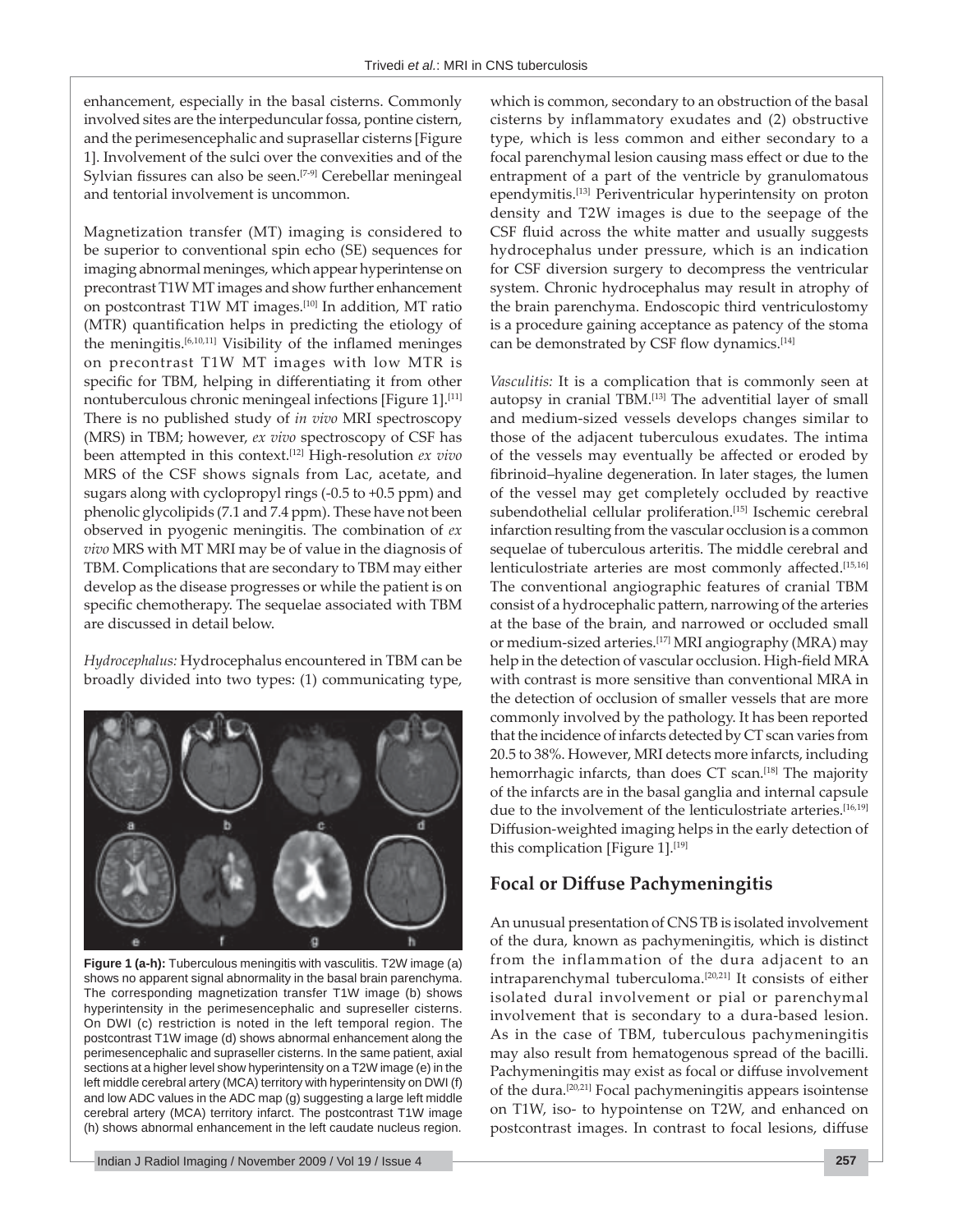involvement may appear hyperintense on T2W images. However, the MRI imaging findings of focal and diffuse pachymeningitis are nonspecific and may be seen in a large number of inflammatory and noninflammatory conditions.[20,21]

#### **Intracranial tuberculoma**

Brain tuberculoma, a space-occupying mass of granulomatous tissue,<sup>[1]</sup> forms a large percentage of intracranial mass lesions in the developing countries and is responsible for high morbidity and mortality. Earlier recognition and treatment of this condition on imaging may play a critical role in patient management.

Tuberculomas may be single or multiple, and can be seen anywhere in the brain parenchyma. The number of identified lesions per patient may range from one to 12 (or more), with the size varying from 1 mm to 8 cm. $[22]$  Its presence in the ventricular system is very rare. Although no precise patterns of localization have been observed according to race, age, or sex, children develop infratentorial tuberculomas more commonly than do adults.[23] Symptoms are often limited to seizures and mass effect, resulting in an increased intracranial pressure.<sup>[23]</sup> Neurological deficit reflects the topographic location of the lesion. These lesions originate as a conglomerate of microgranulomata in an area of tuberculous cerebritis that join to form a noncaseating tuberculoma. In most cases, subsequent central caseous necrosis develops that is initially solid, but in some instances, may eventually liquefy.[23]

Intracranial tuberculomas usually show hypo- or isointensity or central hyperintensity with a hypointense rim on T2W images and isointensity and/or hypointensity on T1W images.[24-27] Certain tuberculomas show a varied range of signal intensities on MRI. Depending on its stage of maturation, a tuberculoma's appearance varies on MRI, *i.e*., whether noncaseating, caseating with a solid center, or caseating with a liquid center.[25,26] A noncaseating tuberculoma usually appears hyperintense on T2W and slightly hypointense on T1W images.<sup>[28]</sup> These granulomas show homogenous enhancement after injection of paramagnetic contrast on T1W images. A solid caseating tuberculoma appears relatively iso- to hypointense on both T1W and T2W images with an iso- to hyperintense rim on T2W images. In the presence of edema, the rim appears inseparable on T2W images. It shows rim enhancement on postcontrast T1W images. The degree of hypointensity of the solid caseating tuberculoma on T2W images depends on the complex relationship between the solid caseation, associated fibrosis/gliosis, macrophage infiltration, and perilesional cellular infiltrate. When the solid center of the caseating lesion liquefies, the center appears hyperintense with a hypointense rim on T2W images. The postcontrast T1W images show rim enhancement. MRI features of tuberculomas are known to overlap with

those of other intracranial focal lesions, like the healing stage of neurocystycerecosis, fungal granulomas, chronic pyogenic brain abscess, and lymphomas. Some gliomas and metastases may also have features similar to those of tuberculomas and should be considered in their differential diagnoses.[23] Sometimes, large tuberculomas mimic neoplastic lesions on MRI as they appear predominantly hyperintense on T2W images, with mixed intensity on T1W images, and may show heterogeneous enhancement on postcontrast studies [Figure 2]. Quantitative MT imaging and *in vivo* proton MRS may help in the differential diagnosis of tuberculomas.[29-33]

Noncaseating tuberculomas show similar imaging features as in the case of metastases, lymphoma, and other infective granulomas.[28] On MT TIW imaging, cellular components of the lesions appear brighter and relatively specific for the disease. In addition, lesion conspicuity is greater on T1W MT imaging compared with conventional SE imaging and thus may help in improved assessment of the disease load. In solid caseating tuberculomas, hypointense solid caseation on T2W images often overlaps with the imaging features of lymphoma, glioblastoma, as well as fungal and cysticercus granulomas. On T1W MT images, the solid center appears hypointense, with a hyperintense rim. Calculated MTRs from the rim and the core are reported as  $23.8 \pm 1.76$  and 24.2  $\pm$  3.1, respectively.<sup>[34,35]</sup> The significantly lower MTR of the T2W hypointense tuberculoma compared with the cysticercus granuloma helps in its differential diagnosis. The lower MT ratio in different stages of tuberculoma is because of the high lipid content present in tuberculous bacteria.The fluid-attenuated inversion recovery (FLAIR) sequence has been reported to be useful in picking up



**Figure 2 (a-e):** Atypical presentation of a right frontal tuberculoma in a 24-year-old female patient surgically excised due to nonresponse to therapy. The tuberculoma shows mixed signal intensity on the T2W image (a), slight hyperintensity on the T1W image (b), and hyperintensity on the magnetization transfer T1W image (c), with enhancement on the contrast-enhanced T1W image (d). Single-voxel magnetic resonance imaging spectroscopy (e) from the center of the lesion shows choline at 3.22 ppm and lipid at 1.3 ppm.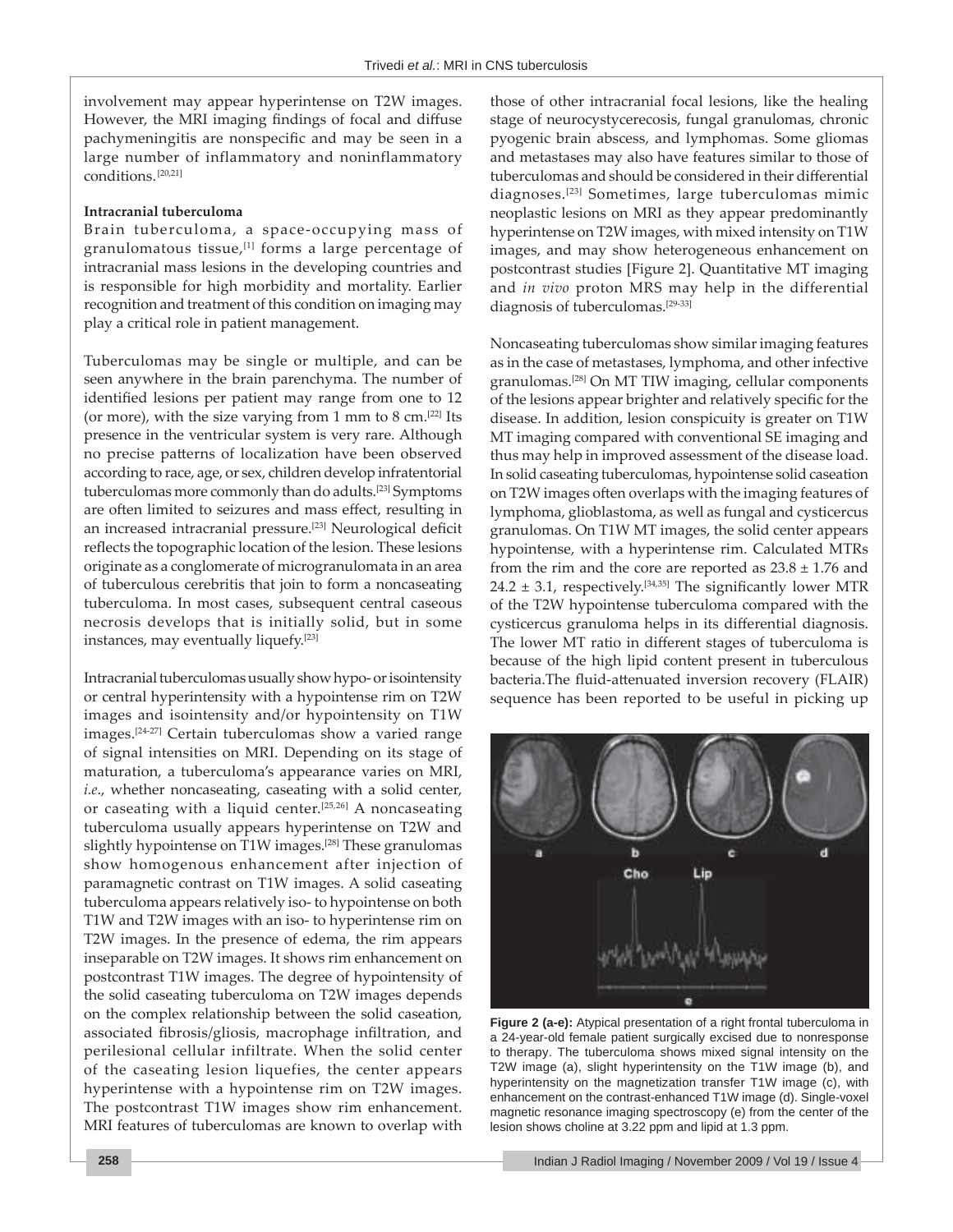more lesions, including brain infections. T1W MT imaging along with FLAIR imaging has been used to evaluate the conspicuity and the number of lesions in individuals with brain tuberculomas. FLAIR imaging has not been found to be useful in the examination of brain tuberculomas as compared with T1W MT imaging, as it neither contributes to the characterization of lesion nor assesses the true disease load.<sup>[36]</sup> Diffusion weighted imaging (DWI) shows restriction in tuberculomas with liquid necrosis [Figure 3], whereas there is no such restriction of diffusion in lesions with solid caseation. Restriction of diffusion in T2 hypointense lymphoma may differentiate it from tuberculoma.

Miliary brain tuberculosis is usually associated with TBM. Miliary tubercles are <2 mm in size and are either not visible on conventional SE MRI images or are seen as tiny foci of hyperintensity on T2W acquisitions. After gadolinium administration, T1W images show numerous, round, small, homogeneous, enhancing lesions. SE-invisible lesions that may or may not enhance after intravenous injection of gadolinium are clearly visible on MT-SE T1W imaging. MT-SE imaging helps in defining the true disease load [Figure  $4$ ].<sup>[10]</sup>

*In vivo* MRS is a powerful technique that can provide biochemical information of the pathophysiological process of the tissue under investigation. When combined with imaging, *in vivo* spectra are found to be specific for intracranial tuberculomas and demonstrate the biochemical fingerprints of tubercle bacilli in a granuloma. Gupta et al. have performed *in vivo*, *ex vivo*, and *in vitro* MRS to fingerprint the metabolites of *M. tuberculosis* in tuberculomas.[37] *In vivo*



**Figure 3 (a-e):** Multiple tuberculomas with perilesional edema exhibiting better definition of the wall on T1W magnetization transfer (MT) imaging in a 20-year-old man. T2W (a) and fluid-attenuated inversion recovery (b) images show areas of central hypointensity surrounded by edema. T1W MT image (c) shows conspicuous hyperintense walls in all lesions. DWI image (d) shows restriction in the core of some of the lesions (arrows). (e) Postcontrast T1W MT image shows ring as well as disc enhancement of all lesions.

MRS with a stimulated echo acquisition mode (STEAM) sequence shows lipid resonances at 0.9, 1.3, 2.0, 2.8, and 3.7 ppm, corresponding to a terminal methyl group  $[\mathfrak{B}(\mathrm{CH}_{3})]$ , methylene group  $\mathfrak{B}(\mathrm{CH}_2)_{n'}$  of a  $\mathrm{CH}_2^-$ CH fatty acyl chain, "CHßCH<sub>2</sub>CH" of a fatty acyl chain, and phosphoserine, respectively. SE sequences show a mark reduction in the peak intensities at 0.9 and 1.3 ppm peaks whereas the rest of the lipid signals are poorly visible. *Ex vivo* MRS of the excised tuberculomas confirms the resonances seen *in vivo*. Lipid peaks at 1.58, 2.24, 3.22, 4.1, 4.29, and 5.3 ppm are also seen on *ex vivo* MRS in addition to the signals seen *in vivo,* corresponding to OC  $\beta$ CH<sub>2</sub>  $\beta$ CH<sub>2</sub>, and COCH<sub>2</sub> of the fatty acyl chain,  $\frac{f(NCH_3)}{3}$  of Cho, and the glycerol backbone of phospholipids and olefinic groups of lipids, respectively. Signals of cyclopropane rings (0.5 and 0.1 ppm) and phenolic glycolipids (7.1–7.4 ppm) have been reported from the lipid extracts of a pure strain of *M. tuberculosis*. Phenolic lipids represent the biochemical fingerprint of *M*. *tuberculosis* in a granuloma; however, phenolic glycolipids remain present in the virulent as well as nonvirulent strains of *M. tuberculosis*. On *ex vivo* and *in vitro* (lipid extract) spectroscopy, peaks of cyclopropane rings and phenolic glycolipid caseating tuberculomas are seen, which can be att ributed to *M. tuberculosis*.

*In vivo* spectroscopy shows only lipid in T2 hypointense tuberculomas, whereas lesions with a heterogeneous appearance show Cho at 3.22 ppm along with lipid. These lesions show a large amount of cellularity and minimal solid caseation, the cellular regions appearing brighter on MT imaging and showing Cho resonance on spectroscopy [Figure 2].

Dynamic contrast enhanced (DCE) MRI has been used for the purpose of *in vivo* quantification of angiogenesis in neoplastic lesions. In general, cerebral blood volume (CBV) provides information about the angiogenic activity of pathological tissue whereas permeability  $(k<sup>trans</sup>)$  and leakage  $(v_e)$  give information related to the blood brain barrier integrity and changes in the extravascular-extracellular space.[38,39] Recently, Gupta *et al*. have performed DCE-MRI



**Figure 4 (a-d):** Miliary brain tuberculomas: T2W image (a) shows areas of hyperintensities in both cerebral hemispheres. Note a small hypointense lesion in the left globus palidus surrounded by perifocal edema. The corresponding T1W (b) axial image shows no definite lesion. Precontrast magnetization transfer T1W image (c) shows multiple hyperintense lesions in both cerebral hemispheres (more than on the T2W image), which show enhancement following contrast administration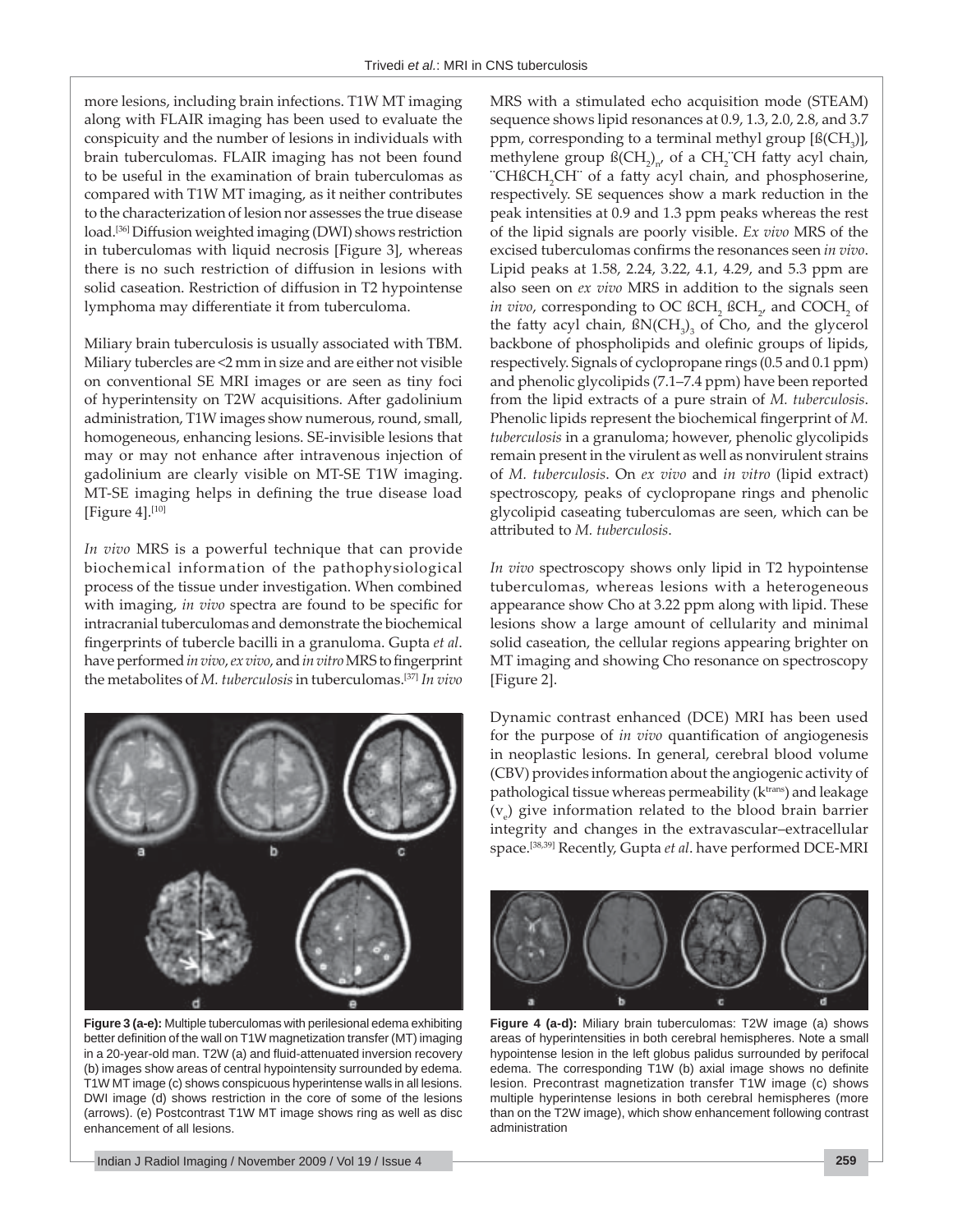in 13 patients with brain tuberculomas and correlated the relative (r) CBV values with their cellular and necrotic components and also with the expression of immunohistochemical markers [microvascular density (MVD) and vascular endothelial growth factor (VEGF)].<sup>[40]</sup> rCBV of the cellular portion significantly correlates with cellular fraction volume, MVD, and VEGF of excised tuberculomas. MVD also correlates significantly with VEGF. Correlation among rCBV, MVD, and VEGF confirms that rCBV is a measure of angiogenesis in the cellular fraction of brain tuberculomas.[41] In a recent DCE-MRI study in brain tuberculomas, authors have reported a significant positive correlation between the physiological indices (k<sup>trans</sup> and ve ) and matrix metalloproteinase 9 (MMP-9) expression (a marker of BBB disruption) in excised tuberculomas. However, a weak correlation has been reported between physiological indices and VEGF expression in excised tuberculomas, suggesting a limited role of VEGF in leakage of the BBB. Correlation between k<sup>trans</sup> and MMP-9 suggests that  $k<sup>trans</sup>$  can be used as a surrogate marker of BBB disruption. Diffusion tensor MRI imaging (DTI) has been widely used for the detection of white matter abnormalities in various clinical conditions.[42-44] The degree of anisotropy, as measured by various anisotropy indices, is linked in some way to the integrity and density of orientated structures in the tissues.[45] The two most common DTI indices used for assessing white matter integrity are fractional anisotropy (FA) and mean diffusivity (MD). Other DTI indices, *i.e.*, linear anisotropy (CL), planar anisotropy (CP), and spherical anisotropy (CS) modeled by Westin *et al.,* provide additional information associated with white matter (WM) integrity.<sup>[46]</sup> A recent serial DTI study has shown a strong negative correlation of MMP-9 expression in excised tuberculomas with FA, CL, and CP, and a significant direct correlation with CS. They have also reported a significant increase in FA, CL, and CP along with significantly decreased CS over time in patients who were serially followed-up with antituberculous therapy  $(ATT).$ <sup>[47]</sup>

#### **Tuberculous brain abscess**

Tuberculous brain abscess is a relatively rare condition caused by *M. tuberculosis* infection, constituting 4-7% of the total number of CNS TB cases in developing countries. According to the criteria of Whitener, tuberculous abscesses should show macroscopic evidence of abscess formation within the brain parenchyma and should offer histological confirmation that the abscess wall is composed of vascular granulation tissue containing both acute and chronic inflammatory cells and *M. tuberculosis*.<sup>[48]</sup>

Neuroimaging study findings are usually nonspecific for the detection of tuberculous abscesses. They appear as large, solitary, and frequently multiloculated, ring-enhancing lesions with surrounding edema and mass effect on MRI.<sup>[49]</sup> MTR quantification from the rim of the abscess has helped in the differential diagnosis of tuberculous from pyogenic abscesses.[50] High lipid-containing *M. tuberculosis* bacilli are probably responsible for the significantly lower MTR values in the rim of tuberculous abscesses  $(19.89 \pm 1.55)$ compared with pyogenic abscesses  $(24.81 \pm 0.03)$ . DWI in tuberculous abscesses has shown restricted diffusion with low apparent diffusion coefficient (ADC) values, probably a result of the presence of intact inflammatory cells in the pus [Figure 5].<sup>[51-54]</sup>

*In vivo* MRS has also been used for the differentiation of tuberculous abscesses from other lesions such as pyogenic abscesses and fungal lesions. *In vivo* proton spectra in tuberculous abscesses show only Lac and lipid signals (at 0.9 and 1.3 ppm) without any evidence of cytosolic amino acids. More lipid peaks may also be apparent on *ex vivo* spectroscopy.

## **Spinal TB**

## **Intraspinal TB**

Spinal meningitis and spinal arachnoiditis are inflammatory spinal diseases caused by *M. tuberculosis*. [55] The pathophysiology of spinal meningitis is similar to that of TBM: a submeningeal tubercle forms during primary infection and ruptures into the subarachnoid space, eliciting mediators of delayed hypersensitivity.[55] As with intracranial lesions, there is granulomatous inflammation with areas of caseation and tubercles with eventual development of fibrous tissue in chronic or treated cases.

MRI features include CSF loculation and obliteration of the spinal subarachnoid space with a loss of outline of the spinal cord in the cervicothoracic spine and matting of the nerve



Figure 5 (a-g): Tuberculous abscess in the left parasagittal region of a 20-year-old woman. A well-defined hyperintense lesion with a hypointense wall is seen in a T2W image (a). A T1W image shows a hypo- to isointense lesion with a hyperintense wall. A magnetization transfer (MT) T1W image (c) shows more conspicuity of the T2 hypointense wall as compared with the T1W image. A postcontrast MT T1W image (d) shows rim enhancement A diffusion-weighted image (e) shows homogeneous hyperintensity in the cavity with low ADC on the ADC map (f). Magnetic resonance imaging spectroscopy (G) from the center of the lesion with a voxel size of 1.2 ml shows a predominant lipid peak (Lip, 1.3 ppm)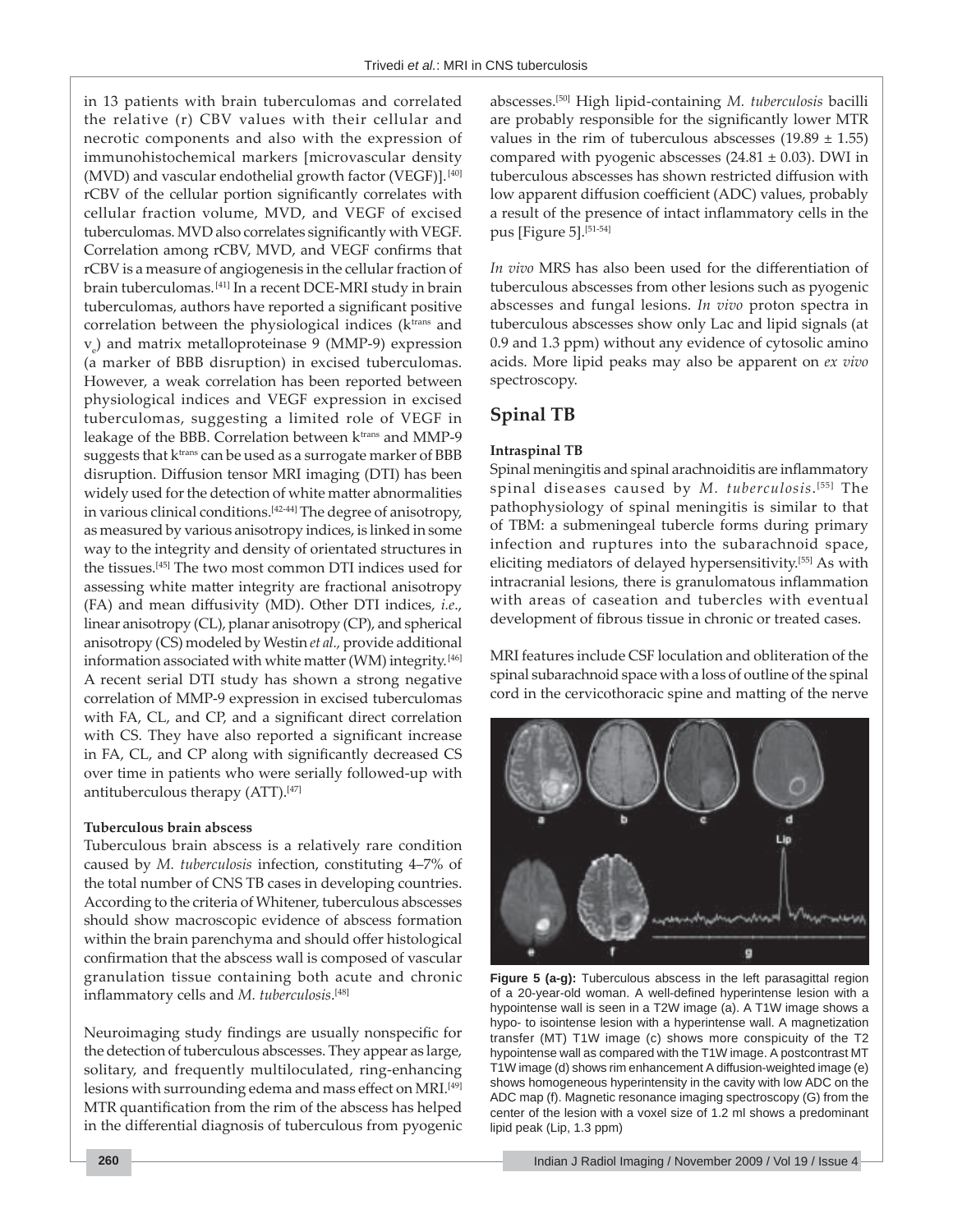roots in the lumbar region. Sometimes, patients who appear normal on unenhanced MRI images may show nodular, thick, linear, intradural enhancement, often completely filling the subarachnoid space on postcontrast images.<sup>[56,57]</sup> In chronic stages of the disease, the postcontrast images may not show any enhancement even when unenhanced images show signs of arachnoiditis.<sup>[56,57]</sup> Spinal cord involvement in the form of infarction and syringomyelia may occur as a complication of arachnoiditis [Figure 6]. Parenchymal TB myelitis and tuberculoma formation may also occur.[56,57] Syringomyelia is seen as cord cavitation that typically demonstrates CSF intensity on T1W and T2W images but does not enhance on postcontrast images.<sup>[56,57]</sup>

*TB myelitis:* The MRI imaging features of TB myelitis are similar to those of cerebritis. After 1 week of initiation of treatment, the region of myelitis becomes less diffusely hyperintense on T2W images, with more clearly defined marginal enhancement on postcontrast T1W images.<sup>[57,58]</sup> The surrounding edema continues to be more extensive than the margins of enhancement. These findings suggest the beginning of intramedullary abscess formation. The central cavitary portions of the intra-axial necrotic areas are seen as hypointense and hyperintense foci on T1W and T2W images, respectively.[58] Although the abnormalities visible on T2W images subside in several weeks, foci of contrast enhancement on postcontrast images may persist for several months.[58]*Dural and subdural pathology:* Tuberculous pus formation occurs between the dura and the leptomeninges and may appear loculated. It appears hyperintense on T2W and iso- to hypointense on T1W images. The dural granulomas appear hypo- to isointense on T2W and isointense on T1W images. Rim enhancement can be seen on postcontrast images.[57]

Epidural TB lesions generally appear to be isointense to the



**Figure 6 (a-c):** Intramedullary tuberculoma with arachnoiditis. Heterogeneous hyperintensity is seen at the conus on this T2W image (a), appearing hypo–isointense on a T1W image (b) and showing intense enhancement (arrow) on a postcontrast T1W image (c). Note the nerve roots as well as dural enhancement consistent with arachnoiditis (arrows)

Indian J Radiol Imaging / November 2009 / Vol 19 / Issue 4 **261**

spinal cord on T1W images and have mixed intensity on T2W images. In postcontrast images, uniform enhancement can be seen if the TB inflammatory process is phlegmonous in nature whereas peripheral enhancement is seen if true epidural abscess formation or caseation has developed.[57,58] Epidural tuberculous abscess may occur as primary lesions or may be seen in association with arachnoiditis, myelitis, spondylitis, and intramedullary and dural tuberculomas.[57,58]

## **Tuberculous spondylitis**

Tuberculous spondylitis is an important cause of spinal disease in developing countries. Early diagnosis and prompt treatment are essential to avoid permanent damage or deformity in the spine.

Tuberculous spondylitis involves one or more extradural components of the spine. The vertebral bodies are the most commonly involved; the posterior osseous elements, epidural space, paraspinal soft tissue, and intervertebral discs are also involved either secondarily or sometimes as the primary area to be first involved [Figure  $7$ ].<sup>[59]</sup> The



**Figure 7 (a-e):** Tuberculous spondylitis: T2W sagittal image (a) shows a hyperintense destructive process involving the first and second lumbar vertebrae and the intervening disc. There is evidence of a hyperintense collection with areas of hypointensity, extending into the spinal canal and causing extradural compression. The vertebrae and collection appear hypointense on the T1Wimage (b) with a slightly hyperintense rim. Some of the hypointense areas visible on the T2W image show a susceptibility effect on the gradient echo image (c) consistent with bone fragments. Postcontrast T1W sagittal (d) and axial (e) images show peripheral enhancement of the lesion along with rim enhancement of the pre- and paravertebral collections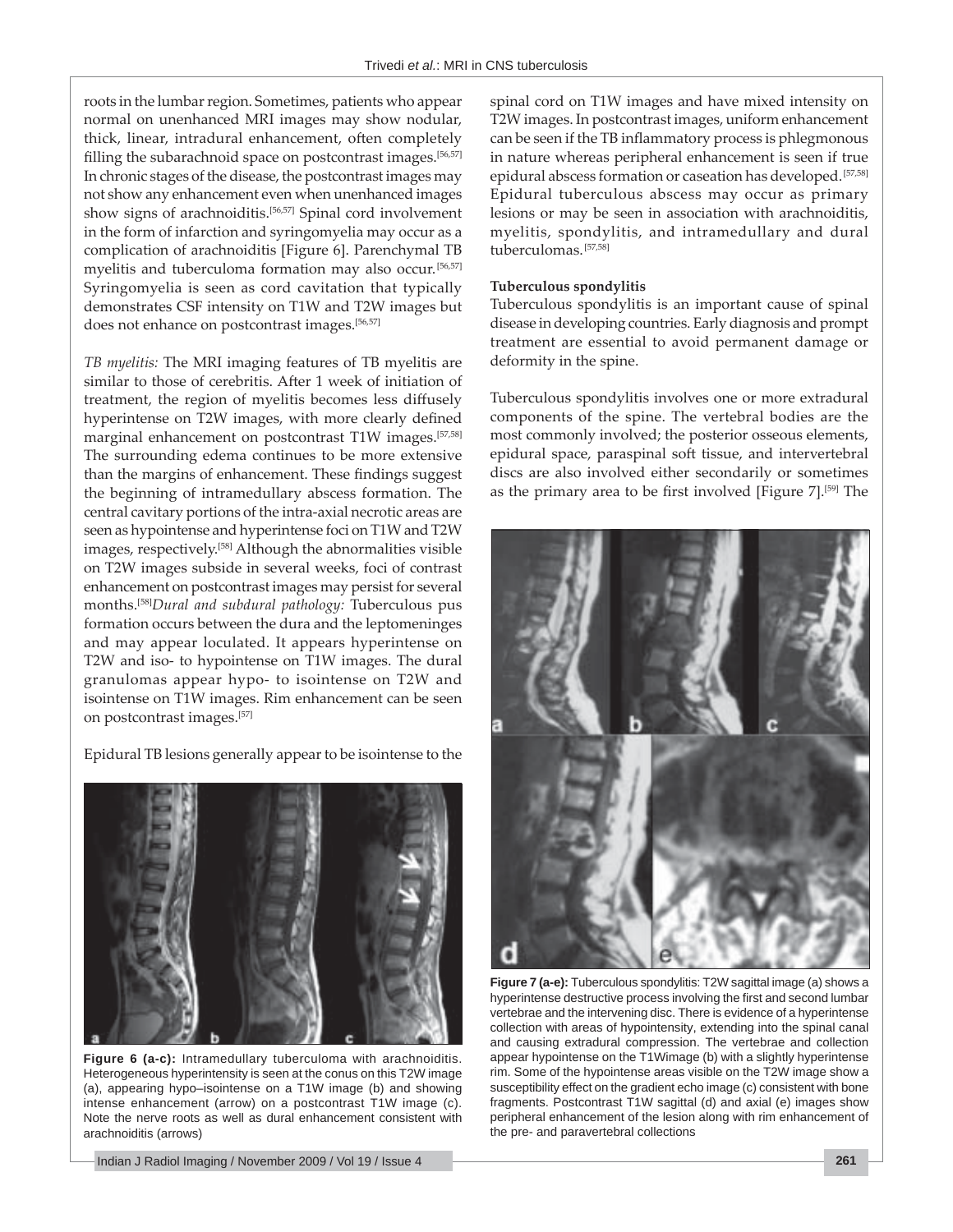

**Figure 8 (a-g):** Early tuberculous spondylitis in a young adult male: T2W sagittal image of the dorso-lumbar spine with (a) and without (b) fat suppression shows a hyperintense lesion in the posteromedial part of the 12th dorsal vertebra, better appreciated in 8b. The lesion appears hypointense on the T1W image (c) and shows enhancement on the postcontrast T1W image (d). The axial postcontrast, T1W, fatsuppressed image clearly defines the enhancing lesion (e). A repeat study after 4 months of antituberculous therapy shows resolution of the hyperintensity (f) and replacement of the hypointense lesion by fat (arrow) on the T1W image (g), consistent with healing.

most commonly involved sites are the dorsal and lumbar spine, especially the thoracolumbar junction. Although the sacrum and cervical spine are the least affected, more than one vertebral level is often involved.

Because of its ability to detect marrow abnormalities before bony destruction, MRI is sensitive for the early detection of tuberculous spondylitis, even in patients with normal radiographs. In the majority of cases, tuberculous spondylitis appears hyperintense on T2W and hypointense on T1W images, showing vertebral body involvement.<sup>[59,60]</sup> Classic disco-vertebral involvement can be noted with progression of the disease. Vertebral intra-osseous abscesses, paraspinal abscesses, discitis, skip lesions, and spinal canal encroachment are all readily seen on routine SE imaging. Reduction in disc height and morphological alteration of the paraspinal soft tissue become apparent during the later stages of infection.

Hyperintensity in involved vertebral bodies, discs, and soft tissues on T2W images reflect inflamed and edematous structures. The internuclear cleft within the disc is a normal finding in individuals above 30 years of age. Its loss on imaging in combination with a prolonged T2 value can be a sign of inflammation.<sup>[60]</sup> Enhanced MRI studies are useful for characterizing tuberculous spondylitis. Rim enhancement on postcontrast T1W images around intraosseous and paraspinal soft tissue abscesses is characteristic

of tuberculous spondylitis.[60] Although rim enhancement classically suggests abscess formation, it may also be seen in solid caseating tuberculomas.<sup>[60]</sup> During chemotherapy, a progressive increase in signal intensity on T1W images in previously affected vertebrae suggests fatty marrow replacement and healing [Figure 8].<sup>[59]</sup>

CT scan demonstration of bone fragments in the intraand/or extraspinal soft tissue has been described as being characteristic of tuberculous spondylitis.[59] This feature is attributable to the lack of proteolytic enzymes required to lyse bone in the tuberculous inflammatory exudate. CT scan is considered superior to MRI for the demonstration of these small bone fragments. T2\*W images have been shown to better demonstrate calcification compared with SE images by accentuating the diamagnetic susceptibility properties of calcium salts. The low signal is more prominent on T2\*W than on SE images and closely matches the calcification seen on CT. Demonstration of bone fragments on T2\*W images is also considered to be characteristic of tuberculous spondylitis even in the absence of abscess formation.<sup>[60]</sup>

#### **Therapeutic response assessment**

MRI is the modality of choice for following the benefits of treatment in patients with CNS tuberculosis. Most patients are treated with ATT after the diagnosis is suggested by imaging and other laboratory investigations.[25,61] However, the duration of medical treatment is largely empirical and is based on data from a small number of publications.<sup>[25,61]</sup> Serial imaging in patients on ATT may show a decrease in the lesion size within 3 and 4 months and complete disappearance at the end of 12 months.<sup>[61]</sup> Paradoxical progression of intracranial tuberculomas or development of new lesions during treatment has been recognized as a rare response to ATT. Using DCE-MRI, it has been shown that changes in  $k^{\text{trans}}$  and  $v_{\text{e}}$  are associated with therapeutic response even in the presence of a paradoxical increase in the lesion volume [Figure 9].<sup>[41]</sup>

Less-intense meningeal enhancement on postgadolinium MRI studies following ATT in patients with TBM is considered as a response to treatment. A recent serial DTI study in TBM has reported increased FA values in cerebral cortical regions in TBM patients  $(0.15 \pm 0.03)$  as compared with controls  $(0.10 \pm 0.02)$  at the time of the baseline study [Figure 10]. On follow-up after 3 months of ATT, these regions in the TBM patients have shown significantly decreased FA values ( $0.13 \pm 0.02$ ) compared with the initial study in the entire cerebral cortical region as well as basal meninges. They have reported a significant positive correlation between FA and proinflammatory molecules (PMs), and suggested that DTI metrics may be used as a noninvasive surrogate marker of PMs in TBM in assessing therapeutic response.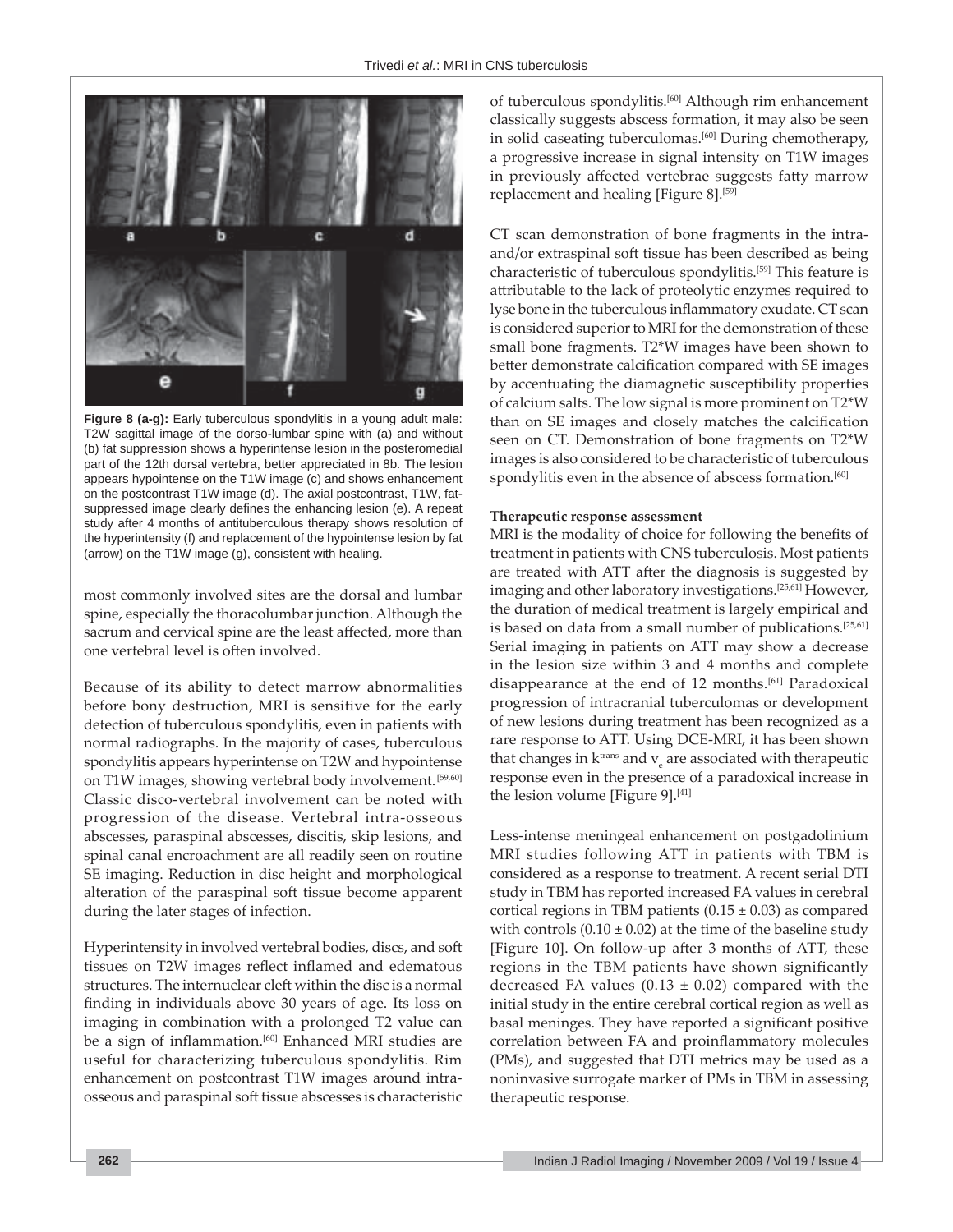

**Figure 9 (a–j):** Right frontal tuberculoma in a 50-year-old male patient on antituberculous therapy with follow-up every 4 months for a total period of 1 year. The tuberculoma shows mixed intensity on the T2W images (a), slight hyperintensity on the T1W images (b), and hyperintensity on the magnetization transfer (MT) T1W images (c), with enhancement on the immediate contrast-enhanced T1W images (d) in all the studies. The hyperintense portion of the lesion is cellular with a very small necrotic fraction appearing hypointense on the MT T1W images. The cellular and total volumes of the lesion are seen to gradually decrease over 1 year on serial imaging. This is associated with a reduction in edema (T2W images) at each study time point. Color-coded fractional anisotropy (FA) map (e) shows gradual recovery of FA values with time in white matter regions. The perfusion indices [i.e., cerebral blood volume (f), cerebral blood flow (CBF) (g), ktrans (h), and ve (i) map] from the corresponding sections reveal a gradual decrease in their respective values at each time point over 1 year.



**Figure 10 (a-j):** Tuberculous meningitis with tuberculoma. T2W (a) as well as T1W (b) images show no apparent changes in the brain parenchyma. Magnetization transfer (MT) T1W (c) and postcontrast T1W (d) images in the initial study show meningeal enhancement (arrows). Color-coded fractional anisotropy (FA) map modulated by the principal eigenvector (e) shows increased FA values (arrow) in the cerebral cortical region that showed meningeal enhancement. After 3 months of antituberculous treatment, the patient developed a lesion in the right thalamic region, visible on T2W (f), T1W (g), MT T1W (h), and postcontrast T1W (i) images, consistent with a tuberculoma. The abnormalities in the subcortical region (arrow) appear to have reversed on the postcontrast T1W image (i) as well as on the color-coded FA maps (j)

We conclude that conventional imaging supplemented by advanced MRI techniques helps in improved tissue characterization of CNS tuberculosis and may help in better management of these patients.

## **References**

- 1. Tandon PN, Pathak SN. Tuberculosis of the central nervous system. In Tropical Neurology (Ed., Spillane JD), Oxford University Press: New York;1973. p. 37-62.
- 2. Hopewell PC. Overview of clinical tuberculosis. In: Tuberculosis: Pathogenesis, Protection, and Control (Ed., Bloom BR), American Society of Microbiology: Washington DC; 1994. p. 25-46.
- 3. Kennedy DH, Fallon RJ. Tuberculous meningitis. JAMA 1979;241:264-8.
- 4. Zuger A, Lowy FD: Tuberculosis. In: Scheld WM, Whitley RJ, Durack DT, eds. Infection of the central nervous system. 2nd ed. Philadelphia: Lippincott -Raven; 1997. p. 417-43.
- 5. Bonington A, Strang JI, Klapper PE, Hood SV, Rubombora W, Penny M, *et al*. Use of Roche AMPLICOR Mycobacterium tuberculosis PCR in early diagnosis of tuberculous meningitis. J Clin Microbiol 1998;36:1251-4.
- 6. Gupta R. Magnetization transfer MR imaging in central nervous system infections. Indian J Radiol Imaging 2002;12:51-8.
- 7. Gupta RK, Gupta S, Singh D, Sharma B, Kohli A, Gujral RB. MR imaging and angiography in tuberculous meningitis. Neuroradiology 1994;36:87-92.
- 8. Kioumehr F, Dadsetan MR, Rooholamini SA, Au A. Central nervous system tuberculosis: MRI. Neuroradiology 1994;36:93-6.
- 9. Whiteman M, Espinoza L, Post MJ, Bell MD, Falcone S. Central nervous system tuberculosis in HIV-infected patients: clinical and radiographic findings. AJNR Am J Neuroradiol 1995;16:1319-27.
- 10. Gupta RK, Kathuria MK, Pradhan S. Magnetization transfer MR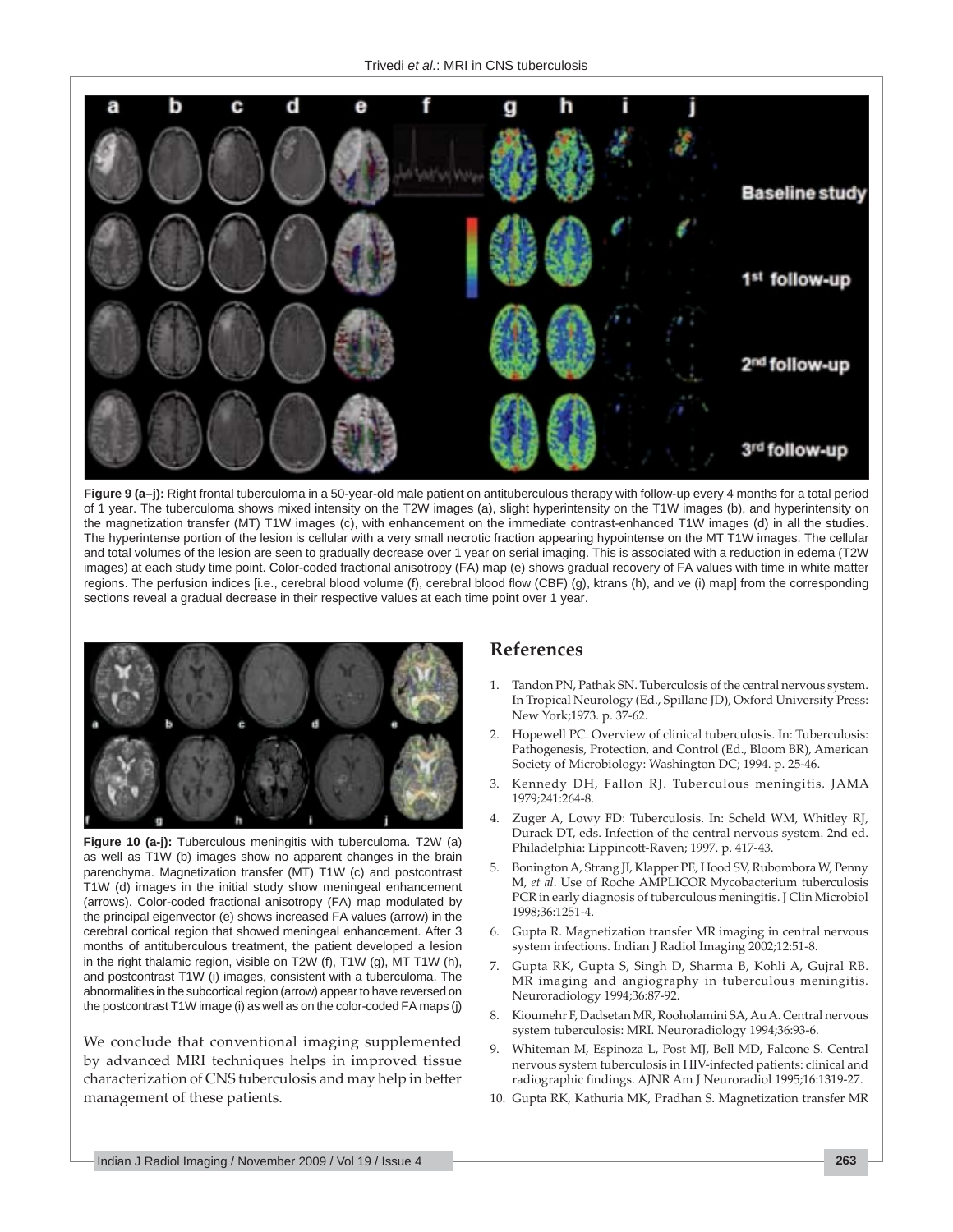imaging in CNS tuberculosis. AJNR Am J Neuroradiol 1999;20:867- 75.

- 11. Kamra P, Azad R, Prasad KN, Jha S, Pradhan S, Gupta RK. Infectious meningitis: prospective evaluation with magnetization transfer MRI. Br J Radiol 2004;77:387-94.
- 12. Gupta RK. Tuberculosis and other non-tuberculous bacterial graunulomatous infections. In: MR Imaging and Spectroscopy of Central Nervous System Infection (Eds, Gupta RK, Lufkin RB), Kluwer Academic/Plenum Publishers: New York; 2001. p. 95-145.
- 13. Tandon PN, Bhatia R, Bhargava S. "Tuberculous meningitis." In: Handbook of Clinical Neurology vol 8, PJ Vinken, GW Bruyn, HZ Klawans, eds. Amsterdam: Elsevier, 1988. p. 196-226.
- 14. Singh I, Haris M, Husain M, Husain N, Rastogi M, Gupta RK. Role of endoscopic third ventriculostomy in patients with communicating hydrocephalus: an evaluation by MR ventriculography. Neurosurg Rev 2008;31:319-25.
- 15. Dastur DK, Lalitha VS, Udani PM, Parekh U. The brain and meninges in tuberculous meningitis-gross pathology in 100 cases and pathogenesis. Neurol India 1970;18:86-100.
- 16. Gupta RK, Gupta S, Singh D, Sharma B, Kohli A, Gujral RB. MR imaging and angiography in tuberculous meningitis. Neuroradiology 1994;36:87-92.
- 17. Mathew NT, Abraham J, Chandy J. Cerebral angiographic features in tuberculous meningitis. Neurology 1970;20:1015-23.
- 18. Chang KH, Han MH, Roh JK, Kim IO, Han MC, Choi KS, *et al*. Gd-DTPA enhanced MR imaging in intracranial tuberculosis. Neuroradiology 1990;32:19-25.
- 19. Shukla R, Abbas A, Kumar P, Gupta RK, Jha S, Prasad KN. Evaluation of cerebral infarction in tuberculous meningitis by diffusion weighted imaging. J Infect 2008;57:298-306.
- 20. Brismar J, Hugosson C, Larsson SG, Lundstedt C, Nyman R. Tuberculosis as a mimicker of brain tumor. Acta Radiol 1996;37:496- 505.
- 21. Goyal M, Sharma A, Mishra NK, Gaikwad SB, Sharma MC. Imaging appearance of pachymeningeal tuberculosis. AJR Am J Roentgenol 1997;169:1421-4.
- 22. Dastur HM, Desai AD. A comparative study of brain tuberculomas and gliomas based upon 107 case records of each. Brain 1965;88:375- 86.
- 23. Gupta RK, Lufkin RB. MR imaging and spectroscopy of central nervous system infection. In Tuberculosis and other nontuberculous bacterial granulomatous infection, Kluwer Academic/ Plenum Publishers: New York; 2001. p. 95-145.
- 24. Jinkins JR, Gupta R, Chang KH, Rodriguez-Carbajal J. MR imaging of central nervous system tuberculosis. Radiol Clin North Am 1995;33:771-86.
- 25. Gupta RK, Jena A, Singh AK, Sharma A, Puri V, Gupta M. Role of magnetic resonance (MR) in the diagnosis and management of intracranial tuberculomas. Clin Radiol 1990;41:120-7.
- 26. Gupta RK, Pandey R, Khan EM, Mittal P, Gujral RB, Chhabra DK. Intracranial tuberculomas: MRI signal intensity correlation with histopathology and localized proton spectroscopy. Magn Reson Imaging 1993;11:443-9.
- 27. Gupta RK, Jena A, Sharma A, Guha DK, Khushu S, Gupta AK. MR imaging of intracranial tuberculomas. J Comput Assist Tomogr 1998;12:280-5.
- 28. Gupta RK, Husain N, Kathuria MK, Datta S, Rathore RK, Husain M. Magnetization transfer MR imaging correlation with histopathology in intracranial tuberculomas. Clin Radiol 2001;56:656-63.
- 29. Poptani H, Gupta RK, Roy R, Pandey R, Jain VK, Chhabra DK. Characterization of intracranial mass lesions with in vivo proton MR spectroscopy. AJNR Am J Neuroradiol 1995;16:1593-603.
- 30. Gupta RK, Poptani H, Kohli A, Chhabra DK, Sharma B, Gujral

RB. In vivo localized proton magnetic resonance spectroscopy of intracranial tuberculomas. Indian J Med Res 1995;101:19-24.

- 31. Gupta RK, Roy R, Dev R, Husain M, Poptani H, Pandey R, *et al*. Finger printing of Mycobacterium tuberculosis in patients with intracranial tuberculomas by using in vivo, ex vivo, and in vitro magnetic resonance spectroscopy. Magn Reson Med 1996;36:829-33.
- 32. Gupta RK, Roy R. MR imaging and spectroscopy of intracranial tuberculoma. Current Sci 1999;76:783-8.
- 33. Poptani H, Kaartinen J, Gupta RK, Niemitz M, Hiltunen Y, Kauppinen RA. Diagnostic assessment of brain tumours and non-neoplastic brain disorders in vivo using proton magnetic resonance spectroscopy and artificial neural networks. J Cancer Res Clin Oncol 1999;125:343-9.
- 34. Gupta RK, Kathuria MK, Pradhan S. Magnetization transfer MR imaging in CNS tuberculosis. AJNR Am J Neuroradiol 1999;20:867- 75.
- 35. Gupta R. Magnetization transfer MR imaging in central nervous system infections. Indian J Radiol Imaging 2002;12:51-8.
- 36. Saxena S, Prakash M, Kumar S, Gupta RK. Comparative evaluation of magnetization transfer contrast and fluid attenuated inversion recovery sequences in brain tuberculoma. Clin Radiol 2005;60:787- 93.
- 37. Gupta RK, Roy R, Dev R, Husain M, Poptani H, Pandey R, *et al*. Finger printing of Mycobacterium tuberculosis in patients with intracranial tuberculomas by using in vivo, ex vivo, and in vitro magnetic resonance spectroscopy. Magn Reson Med 1996;36:829-33.
- 38. Padhani AR, Husband JE. Dynamic contrast-enhanced MRI studies in oncology with an emphasis on quantification, validation and human studies. Clin Radiol 2001;56:607-20.
- 39. Jackson A. Imaging microvascular structure with contrast enhanced MRI. Br J Radiol 2003;76:S159-73.
- 40. Gupta RK, Haris M, Husain N, Husain M, Prasad KN, Pauliah M, *et al.* Relative cerebral blood volume is a measure of angiogenesis in brain tuberculoma. J Comput Assist Tomogr 2007;31:335-41.
- 41. Haris M, Gupta RK, Husain M, Srivastava C, Singh A, Singh Rathore RK, *et al*. Assessment of therapeutic response on serial dynamic contrast enhanced MR imaging in brain tuberculomas. Clin Radiol 2008;63:562-74.
- 42. Hasan KM, Gupta RK, Santos RM, Wolinsky JS, Narayana PA. Diffusion tensor fractional anisotropy of the normal-appearing seven segments of the corpus callosum in healthy adults and relapsing remitting multiple sclerosis patients. J Magn Reson Imaging 2005;21:735-43.
- 43. Thomalla G, Glauche V, Weiller C, Röther J. Time course of Wallerian degeneration after ischemic stroke revealed by diffusion tensor imaging. J Neurol Neurosurg Psychiatry 2005;76:266-8.
- 44. Gupta RK, Saksena S, Agarwal A, Hasan KM, Husain M, Gupta V, et al. Diffusion tensor imaging in late posttraumatic epilepsy. Epilepsia 2005;46:1465-71.
- 45. Le Bihan D, Mangin JF, Poupon C, Clark CA, Pappata S, Molko N, *et al*. Diffusion tensor imaging: concepts and applications. J Magn Reson Imaging 2001;13:534-46.
- 46. Westin CF, Peled S, Gubjartsson H, Kikinis R, Jolesz FA. Geometrical diffusion measures for MRI from tensor basis analysis. In: Proceedings of ISMRM 1997. p. 1-72.
- 47. Gupta RK, Haris M, Husain N, Saksena S, Husain M, Rathore RK. DTI derived indices correlate with immunohistochemistry obtained matrix metalloproteinase (MMP-9) expression in cellular fraction of brain tuberculoma. J Neurol Sci 2008;275:78-85.
- 48. Whitener DR. Tuberculous brain abscess. Report of a case and review of the literature. Arch Neurol 1978;35:148-55.
- 49. Farrar DJ, Flanigan TP, Gordon NM, Gold RL, Rich JD. Tuberculous brain abscess in a patient with HIV infection: case report and review. Am J Med 1997;102:297-301.